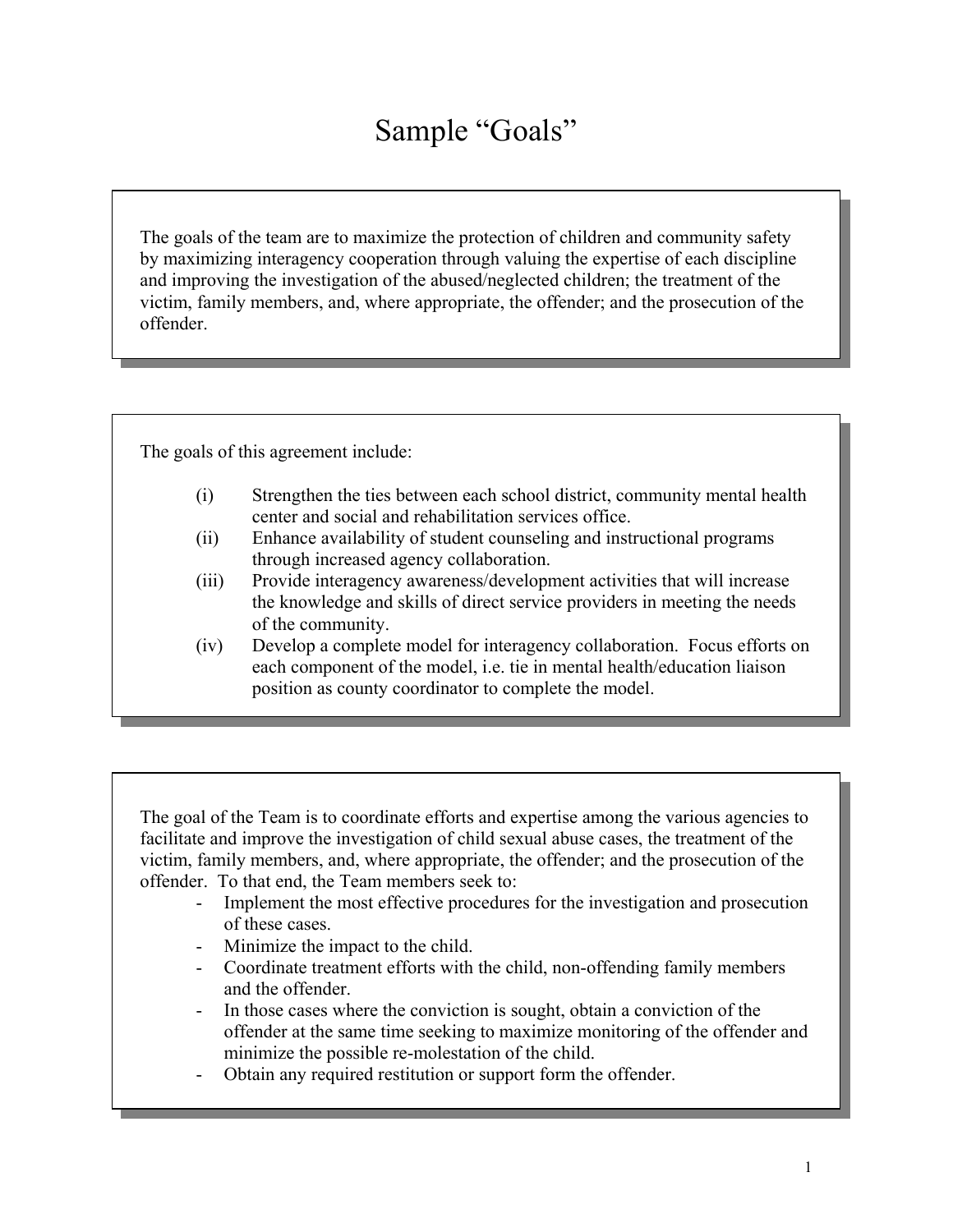It is the goal of the Multidisciplinary Team to assist the Child Protective Service Worker with identifying abused and neglected children , to assist in coordinating medical, social, and legal services for the children and their families, and finally, to help promote a community awareness and concern in the area of child abuse and neglect.

To prosecute more cases.

- To coordinate services.
- To share information.
- To share agency resources.
- To brainstorm how to handle a particular case.
- To promote better cooperation among agencies.<br>- To demonstrate unity among agencies for victim
- To demonstrate unity among agencies for victims and families.
- To provide public education.
- To educate other professionals.
- To facilitate better understanding that no one agency can, working alone, adequately protect children and help abusers.

To develop written protocols that identify agency roles, responsibilities, and tasks.

**Objectives** 

- (i) To share existing policies and copies of mandated reporting laws and regulations.
- (ii) Review existing protocols to determine any needed changes and develop a joint protocol to address functions and interactions of agencies.

To improve skills and abilities of team members.

**Objectives** 

- (i) To determine training needs for each agency.
- (ii) To identify internal and external resources.
- (iii) To identify and attend training programs.
- (iv) To provide in-service training for task force participants and other community agencies.

To secure medical support.

**Objectives** 

(i) To send a letter with information on the Team name and on child sexual abuse to the medical community.